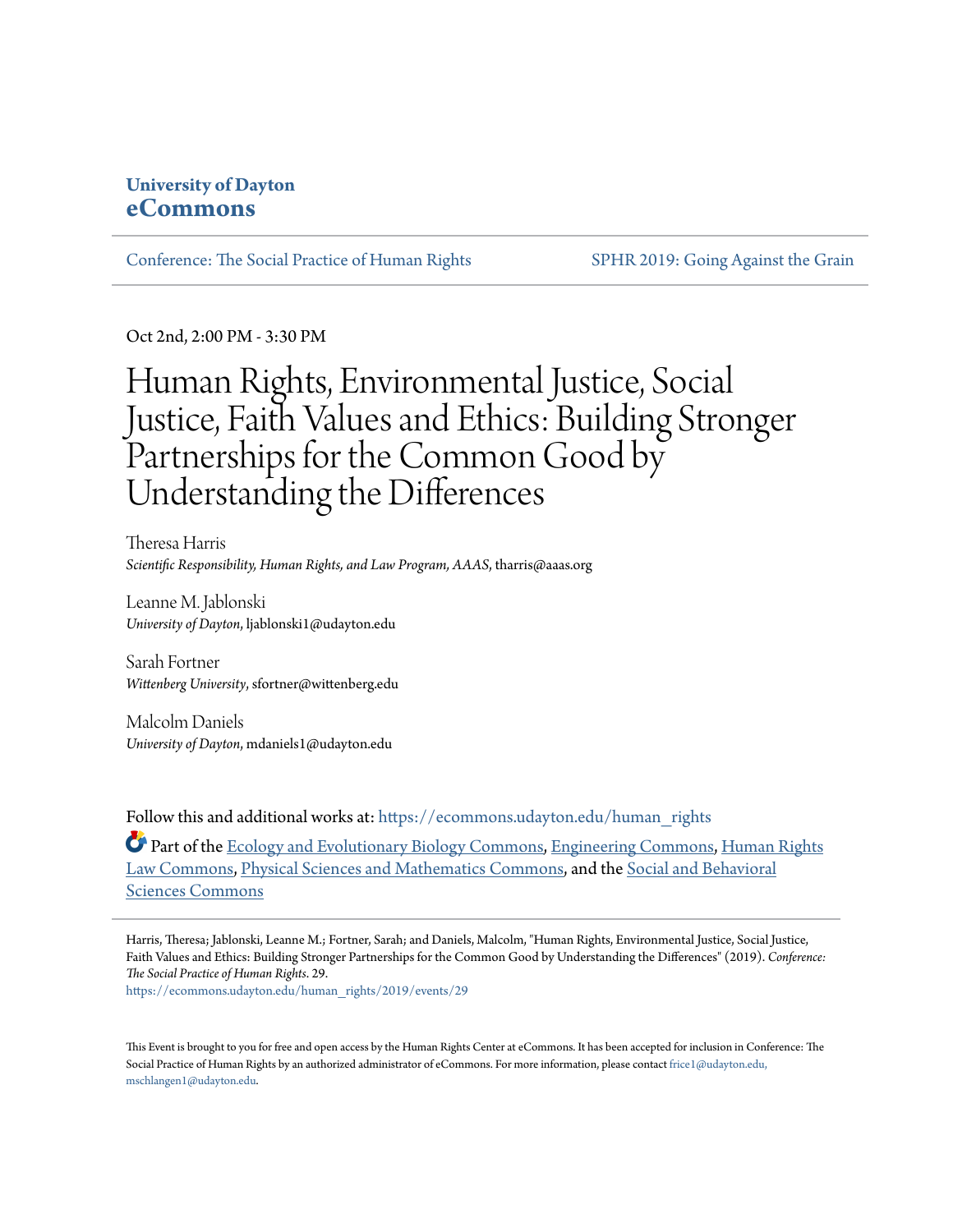# **Going Against the Grain**

University of Dayton Human Rights Center Social Practice of Human Rights Conference, Oct. 1-4, 2019

## **Human Rights, Environmental Justice, Social Justice, Faith Values and Ethics: Building Stronger Partnerships for the Common Good by Understanding the Differences**

### **Presented by:**

**Theresa Harris**, *Scientific Responsibility, Human Rights, and Law Program, AAAS* **Leanne M. Jablonski**, *University of Dayton* **Sarah Fortner**, *Wittenberg University* **Malcolm Daniels**, *University of Dayton*

**Session:** Partnerships for Environmental and Social Justice

### **Abstract:**

Partnerships between human rights practitioners, local communities, scientists, engineers, and health professionals have shown potential to address deeply rooted, systemic human rights concerns. These collaborations are essential for achieving the UN Sustainable Development Goals (SDGs), and for engaging the perspectives and expertise of all constituents. However, even when the individuals in these partnerships or the organizations they represent have common goals, their motivations, analyses, and solutions often come from different perspectives. Members of good will can inadvertently alienate one another when attempting to work together. The fields of human rights, social justice, environmental justice, and ethics have each developed their own language, frameworks, and movements independent of each other. There are many synergies, but also important differences such as in the approaches, level at which they are applied (from the individual or local to global) and the resources available. Successful partnership building will also be enhanced by respecting the influences of culture (including faith communities) and other social movements. In order to work together more effectively and to have the impacts we want to see on both human rights and sustainability, we must understand the similarities and distinctions between the movements and their applications to achieve global goals. In this panel we will explore the histories of these movements as they apply to the complementarity and potential for collaboration at the intersection of human rights and environmental sustainability. Four panelists will share perspectives, success stories, challenges and hopes from each of their vantages.

- Human Rights & Science/Engineering (Theresa Harris AAAS)
- Environmental Justice/SDGs, Ecologists and Faith Communities (Leanne Jablonski Ecological Society of America & UD HSI)
- Union of Concerned Scientists Community Partnerships/practitioners with Scientists on climate justice/sustainability issues (Melissa Varga, Union of Concerned Scientists)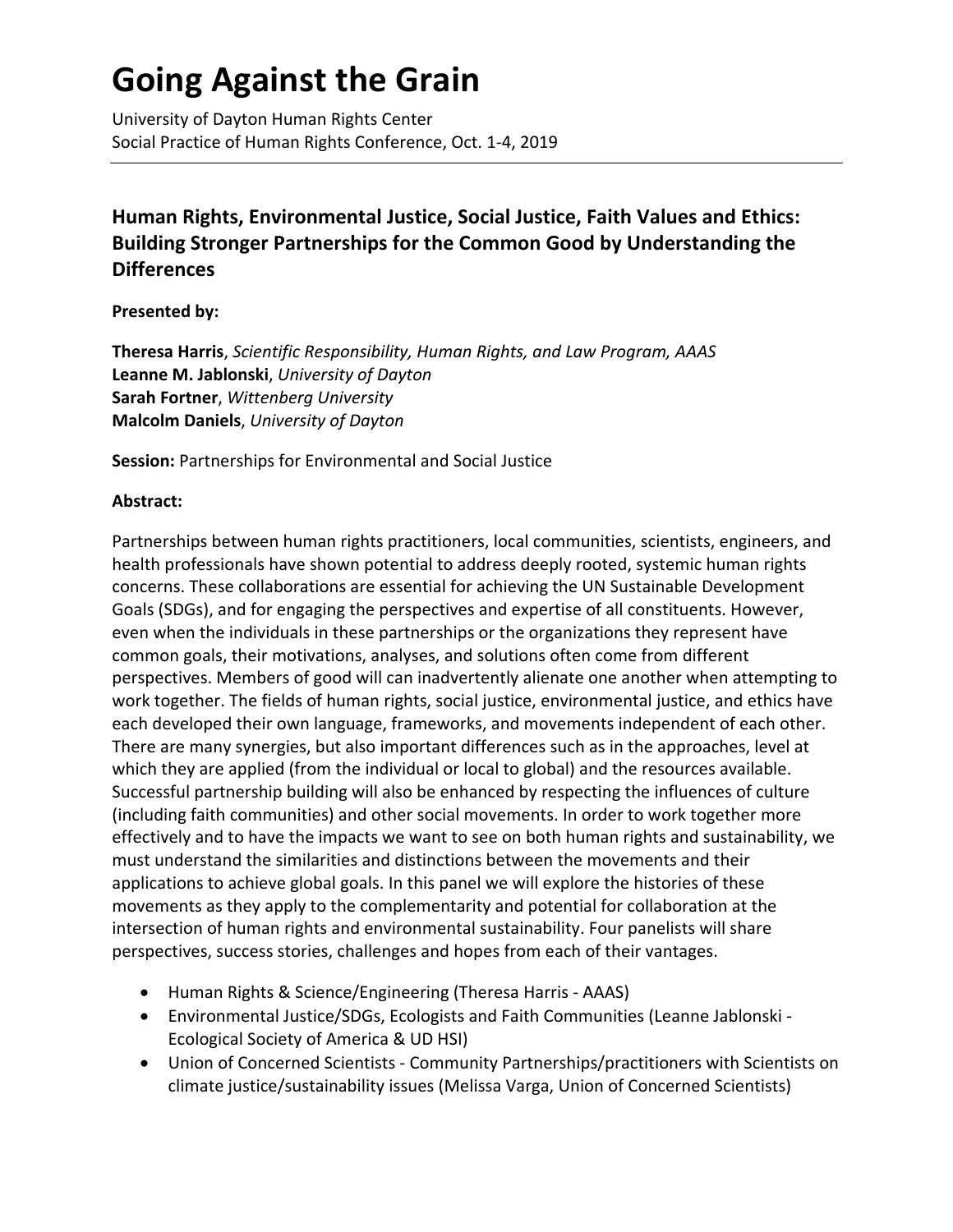• Engineering and Technology: Challenges from International Practice (Malcolm Daniels, ETHOS Center, University of Dayton)

#### **Presenter information:**

Theresa Harris is Project Director in the Scientific Responsibility, Human Rights, and Law Program at the American Association for the Advancement of Science (AAAS). She manages the AAAS Science and Human Rights Coalition, a network of scientific organizations that recognize the important roles of science and scientists in human rights. She also directs On-call Scientists, a referral service that connects volunteer scientists, engineers, and health professionals with human rights organizations that seek scientific and technical expertise. Prior to joining AAAS, she led the World Organization for Human Rights USA as its Executive Director, where she represented survivors of human rights violations before United States courts, the Inter-American human rights system and United Nations human rights mechanisms. She has served on the Board of Directors of Amnesty International USA and is a member of the governing body of the World Organization Against Torture (OMCT). She earned a BA in Anthropology from Florida State University, an MSc in Urban and Regional Planning from the University of Tennessee-Knoxville, and a JD from American University Washington College of Law.

Leanne Jablonski FMI, PhD is a scientist, educator and pastoral minister. Sr. Leanne is a vowed religious Marianist Sister who directs the Marianist Environmental Education Center in Dayton, Ohio and serves as Scholar for Faith and Environment at University of Dayton's Hanley Sustainability Institute. A native of Winnipeg Canada, Dr. Jablonski earned a PhD in Plant Physiological Ecology/Global Climate change from McGill U and MS Biology and MA Religious Studies from UDayton. She is a founding leader of the Ecological Society of America's initiatives in environmental justice and outreach with faith communities. She has served as an Ohio coordinator in environmental justice, climate change education and advocacy with the Ohio Council of Churches, Catholic Climate Covenant, Union of Concerned Scientists and Nuns On the Bus Ohio, and is part of the Ohio Sisters Integral Ecology Collaborative organizing team. She has published articles and spoken on climate change science, ecological restoration, environmental justice and education to scientists, faith community and general public audiences. Currently, she coordinates bridge-building dialogues with science and general public audiences around the global SDG goals.

Melissa Varga is Science Network community manager and partnerships coordinator with the Center for Science and Democracy at the Union of Concerned Scientists (UCS). She manages the online community for the Science Network, a group of nearly 24,000 scientists and technical experts interested in science advocacy, which offers its members resources, trainings, webinars, and opportunities to get involved in the issues they care about. In her role, Melissa oversees the development of skills-based trainings and resources, works to identify leadership development opportunities for members, manages the Science Network's social media and web presence, and analyzes program performance. She also manages partnership development for the Science Network, along with Center for Science and Democracy work on scientistcommunity partnerships, bringing together underrepresented groups and local scientists. Prior to joining UCS, Melissa was candidate outreach manager of the Candidate Project at the New